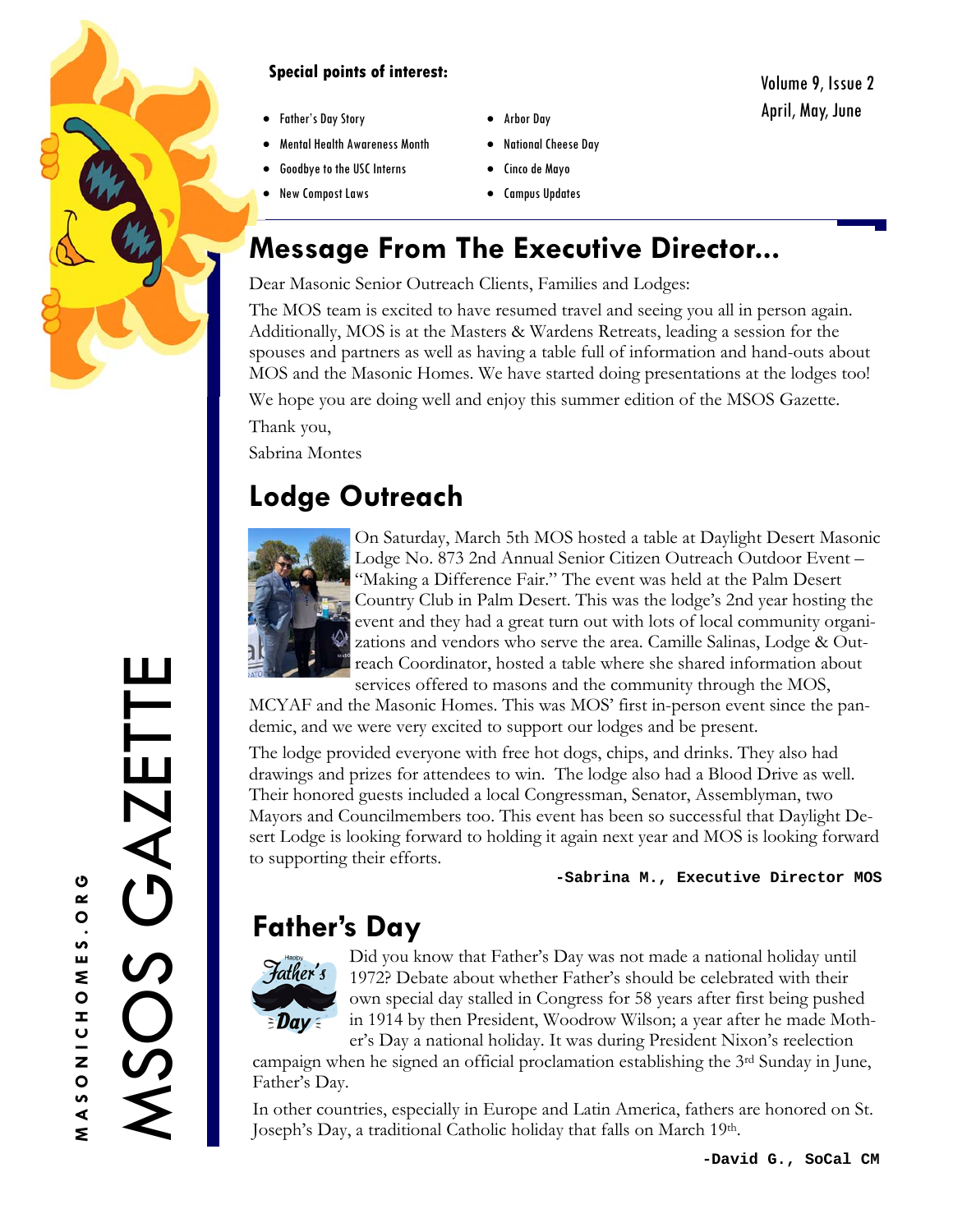#### **New Compost Law in California**



CA has taken the step on slowing the pace of the climate crisis. On January 1st, 2022, California passed a law aiming to reduce organic waste in landfills by 75 percent which is equivalate to 17.3 million tons by 2025. A highlight of this law is that CA residents residing in singlefamily home/multi-family complexes are required to separate organic wastes such as food scraps, green material, paper products from other garbage by disposing them into green waste bin instead of the trash. These efforts will reduce landfills from piling food waste which emits methane, a greenhouse gas which contributes to climate change. Additionally, this law will take effect at different times depending on each city and waste collector over the next two years. Fines can also be imposed on residents for failure to comply in the future years. For those who haven't started composting, think how you'll compost your food scraps. Will you be using a personal indoor compost bin and disposing organic waste to an outdoor composter, or will it be going to a curbside bin or municipal composting program. If you're unsure, check with your waste collector, local government, and/or calrecycle.org to learn more about rules surrounding composting in your community.

**-Bao H., NorCal CM** 



### **Farewell 2021-2022 MOS Interns**

MOS marked our 16th year of hosting USC Interns in Southern California, Kelly Vuong and Camille Ochoa (pictured on left from top to bottom respectively). While MOS in Northern California, completed their 3rd year hosting intern, Jordan Gardner from San Jose State University. Woohoo!

Our interns are studying for their master's in social work, where they gained experience of working one-on-one with MSOS clients. In addition, to facilitating a bi-weekly group session from our Breezie Tablet Program. They all played an important role of being a support system to all their clients.

It has been a pleasure to have Kelly Vuong, Camille Ochoa, and Jordan Gardner as our 2021 -2022 MOS' MSW Interns. We are appreciative of their growth as young professionals and all their extraordinary contributions at MOS. We wish them the best of luck in their future endeavors! **-Camille S., Lodge & Outreach Educator** 

### **National Cheese Day**



National Cheese Day will be upon us on June 4th! The best way to celebrate is by eating cheese, making cheese, and showcasing your efforts on social media. It is believed that cheese was created 10,000 years ago in Egypt and Greece using sheep's milk which was stored in the stomach of animals triggering a process of coagulation of milk that becomes cheese. As unpleasant as this sounds, cheese remains a beloved food for many. In the US, Wisconsin consumes the most cheese and, France takes the cake and is the biggest consumer throughout the world. Germany follows and America is close behind. To produce 1lb of cheese, 10lbs of milk is needed! There are three kinds of cheeses, soft and hard. The third kind is blue cheese. Did

you know that it fell into a category of its own? Whether you knew that or not, make sure you celebrate if you're a fellow cheese lover and share your love!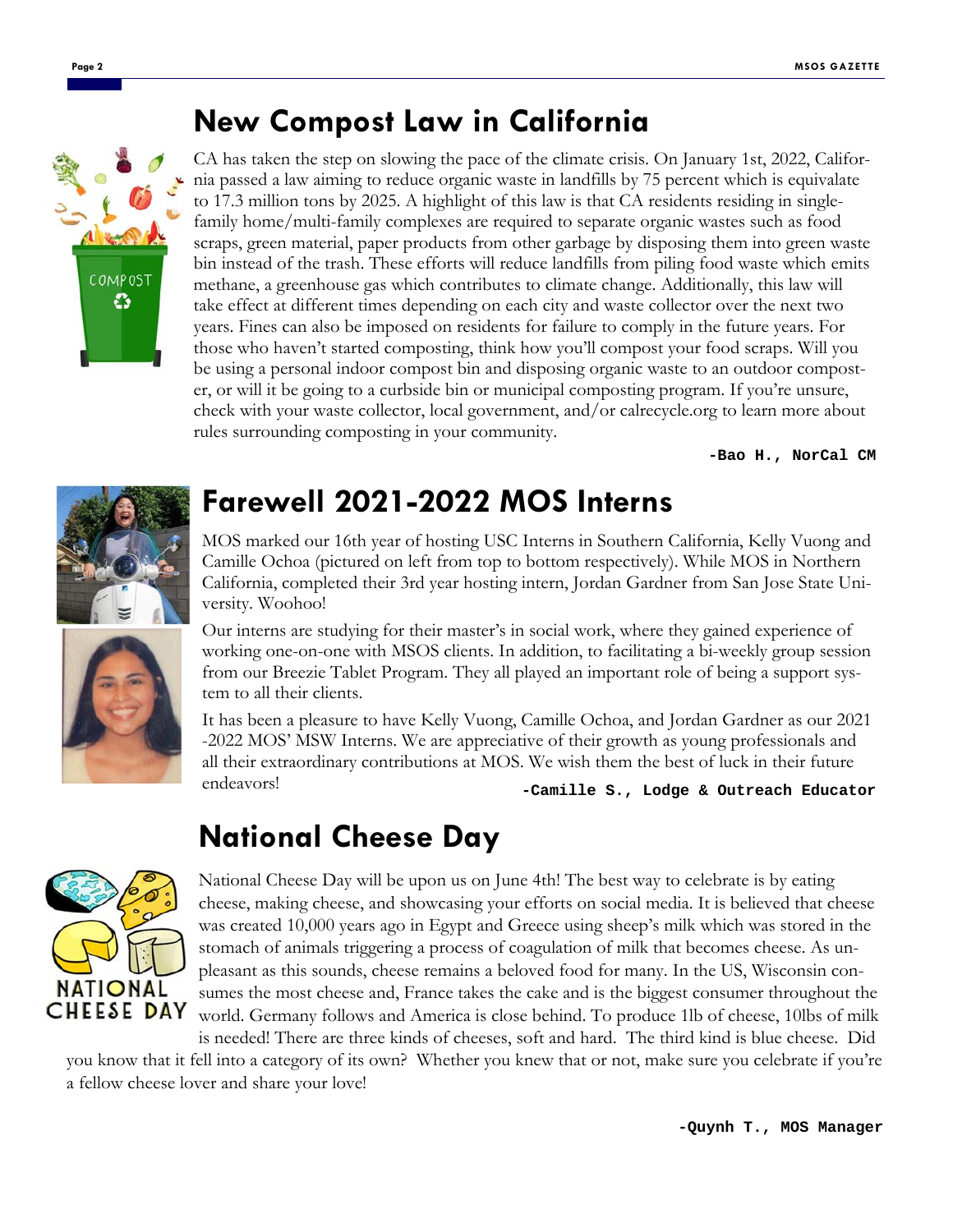

#### **Mental Health Awareness Month**

Each year millions of Americans face the reality of living with a mental illness. During May, the National Alliance on Mental Illness (NAMI) joins the national movement to raise awareness about mental health. Each year NAMI fight stigma, provide support, educate the public and advocate for policies that support people with mental illness and their families. For 2022's Mental Health Awareness Month, NAMI will amplify the message of "Together for Mental Health." Together, we can realize our shared vision of a nation where anyone affected by mental illness can get the appropriate support and quality of care to live healthy, fulfilling lives.

**-Amy A., MOS Manager** 



### **Happy Father's Day**

Whether you're a new father or continuing your lineage of great grandchildren, this is a day to celebrate your grand endeavors into parenthood. This month, we are spotlighting Freemason member, Michael D., who expresses his love and appreciation for his only son, Marcus, on a daily. Michael is a Vietnam War veteran who enjoys telling stories of the unique lived experiences he has had throughout his life. During his spare time, he enjoys playing Destiny as an avid gamer and strongly

believes playing video and computer games have many health benefits from improving reaction times to spatial skills, which tends to dull out with age. This is certainly a nice opportunity to bond with your children and family both in person and virtually, as well.

Contributing to this endearing kinship, Michael has expressed the impact from receiving similar love, care, and treatment from his own father. Michael's father is also in remembrance as a WWII veteran who fought to restore the sovereignty of victims during this time of war and hardship. Michael has fondly shared his memories of his father throughout his own childhood highlighting his committed dedication to work, his service, and of course, his family.

**-Kelly V., USC Intern** 



### **Cinco De Mayo**

Cinco de Mayo is celebrated every year on May 5th regardless of the day it falls on. Cinco de Mayo is the celebration in which Mexico won the victory over the French in the battle of Puebla in 1862. Some confuse Cinco de Mayo with it being Mexico's Independence Day, which it is not. In Mexico, Cinco de Mayo is not as highly celebrated as it is in the USA by many Mexican Americans. In the USA most people celebrate by going to have drinks at happy hour, going to BBQs,

or attend events without perhaps knowing what the true celebration is about. The celebration of Cinco de Mayo is meant to recognize, acknowledge, and honor those that through their strength and resilience overcame the French invaders who wanted to take their land. This year as we join in to celebrate Cinco de Mayo, let's reflect on our own battles and let's celebrate the triumphs in our life whether big or small, after all that is what this holiday is about- celebrating triumphs. Happy Cinco de Mayo to everyone and please remember to continue to be safe.

**-Patricia P., MA Social Worker** 

### **Fun Facts**

- President Tyler, the 10th US president, has a grandson still alive. He was 63 when his son Lyon Tyler was born in 1853; Lyon's son was born when he was 75. President Tyler's living grandson, Harrison Tyler is 92. Lyon's other son Lyon Jr. passed away in 2020 at the age of 95.
- The tallest living man is 37-year-old Sultan Kosen, from Turkey, at 8 feet, 2.8 inches, set the record in 2009 also due to a pituitary issue.
-